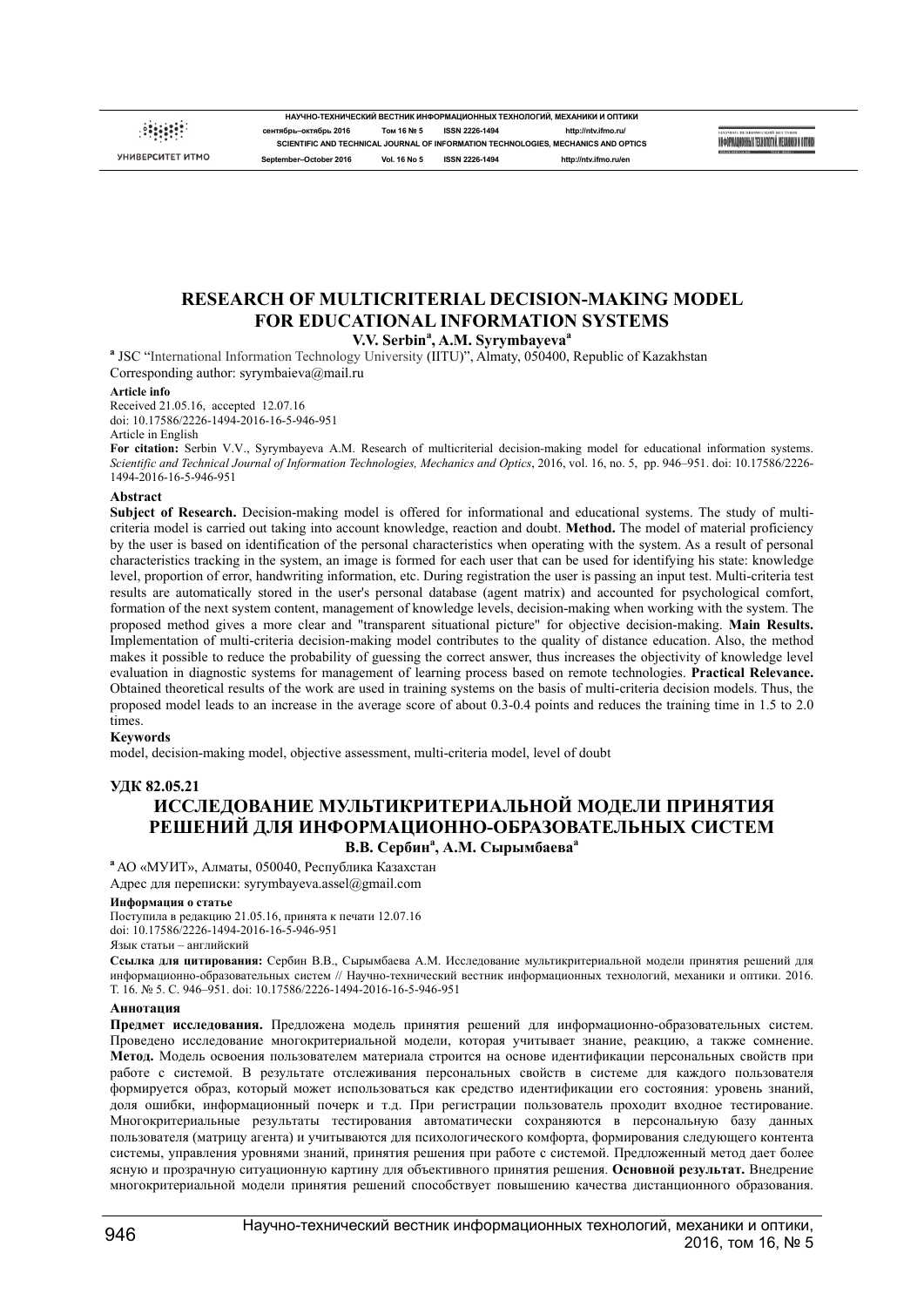Также метод дает возможность уменьшить вероятность угадывания правильного ответа, что повышает объективность оценки уровня знаний в системах диагностики для управления процессом обучения по дистанционным технологиям. **Практическая ценность.** Полученные теоретические результаты использованы в системах обучения на основе многокритериальной модели принятия решений. Предлагаемая модель приводит к увеличению среднего балла примерно на 0,3–0,4 балла и сокращает время на обучение в полтора – два раза.

## **Ключевые слова**

модель, модель принятия решений, объективное оценивание, многокритериальная модель, уровень сомнения.

## **Introduction**

The aim of the thesis is the development of information and learning system based on multi-criteria decision model for increase of the learning process efficiency and provision of more qualitative e-education services.

Formulated goal required the following tasks: analysis of the existing research and development in the area of design information and training systems; development of multi-criteria decision model for learning management information system; development of new methods and algorithms to assess the level of knowledge; development of structure and architecture of information and training system focused on human-machine interaction; development of information and software training system; implementation of software in educational institutions and checking the effectiveness of information and training system.

*Scientific novelties area* is the number of new metrics measuring the level of knowledge, in particular, for the first time we have developed the methods for level of doubt measuring in student's knowledge; we have developed and proposed the original model and multi-criteria evaluation method of diagnosing for the student's level of knowledge with the criterion of doubt level by providing more accurate information measurement; we have developed decision rules for training process control system taking into account not only knowledge, but also the levels of response and user confidence; we have designed data logical model information training system based on multi-criteria decision making model; we have designed architecture, software and information support of information and training system based on multi-criteria decision-making model to ensure the effectiveness of the learning process for loan program.

Currently, the requirements for the quality of university students education (qualification level: knowledge, skills, worldview, mind and senses, abilities, personality and character) requires sophisticated testing methods to detect the level of knowledge, taking into account the social and psychological features of the student in order to manage the learning process effectively.

The solution to this problem is possible:

- Firstly, by the integration of all types and methods of testing and validation of knowledge (as well as checking ability, skills and outlook);
- Secondly, by automating the testing process, testing the knowledge and skill level (i.e., quality);
- Thirdly, by achieving maximum objectivity of knowledge evaluation.

Therefore, this paper deals with the latter problem and is focused on maximizing an objective measurement of the level of knowledge. The possibility of solving this problem is to use multi-criterion approach, which measures the number of correct answers given by doubt.

## **Decision-making model**

On the basis of multi-criteria assessment model of knowledge we can identify the main characteristics of the organization and control of automated learning process in information and training system [1]. These include:

- The level of knowledge;
- The level of difficulty:
- The level of reaction;
- The level of confidence [2].

The level of knowledge – the level of current results to the user, based on the coefficient K2 [3].

Difficulty – fixed characteristics prescribed by instructor settings.

The level of response – time assessment of the user's actions in response to any impact. The composition of response level includes coefficients K1, K3 and K5 [4].

The level of confidence – probability characteristic, is inversely proportional to the level of doubt. The structure includes a level of confidence coefficients K4 and K6 [5].

The decision on the basis of multi-criteria model is made in accordance with Figure [6].

Decision-making mode information and training system based on the truth table for the four criteria in accordance with Table 1 [7].

Decision making educational element (action, mode of operation, complexity, time) on the basis of the current state of the educational element is achieved on the basis of the truth table of decision-making in accordance with Table 2 [8].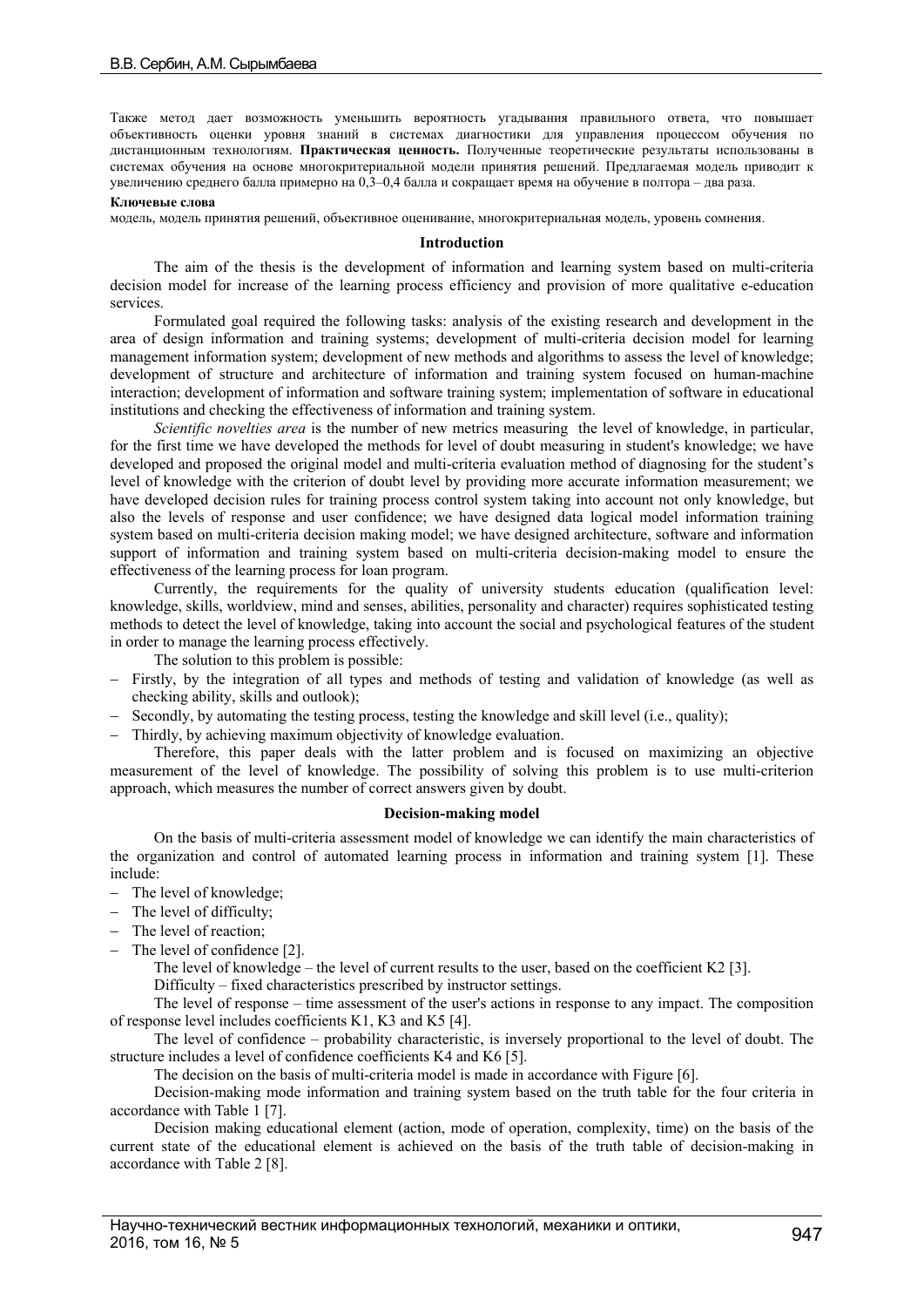

Figure. Multi-criteria decision making model

| <b>State</b> |              |   |          |                              |  |  |  |
|--------------|--------------|---|----------|------------------------------|--|--|--|
| 1            | $\mathbf{2}$ | 3 | 4        | Mode                         |  |  |  |
| 0            | 0            | 0 | 0        | Training (opens. Mode)       |  |  |  |
| $\theta$     | 0            | ∩ |          | Training (opens. Mode)       |  |  |  |
| $\theta$     | $\Omega$     |   | 0        | Training (opens. Mode)       |  |  |  |
| $\theta$     | 0            |   |          | Training (closed Mode)       |  |  |  |
| $\theta$     |              | 0 | 0        | Training (closed Mode)       |  |  |  |
| $\theta$     |              |   |          | Training (closed Mode)       |  |  |  |
| $\theta$     |              |   | 0        | Training (opens. Mode)       |  |  |  |
| $\theta$     |              |   |          | Training mode                |  |  |  |
|              | 0            | 0 | $\Omega$ | Training mode                |  |  |  |
|              | 0            | 0 |          | Adaptive mode                |  |  |  |
|              | $\Omega$     |   | 0        | Adaptive mode                |  |  |  |
|              | $\Omega$     |   |          | Setting a level of education |  |  |  |
|              |              | 0 | 0        | Adaptive mode                |  |  |  |
|              |              | 0 |          | Coaching mode                |  |  |  |
|              |              |   | $\Omega$ | Correction mode              |  |  |  |
|              |              |   |          | Mode self                    |  |  |  |

Table 1. The truth table of decision-making model on four criteria (1 – max, 0 – min, 1 – knowledge, 2 – level of difficulty, 3 – level of reaction, 4 – level of assurance)

The metric scale of measuring the state of the educational element: ignorance (0–49%) is the first measured by Z0. Low level of knowledge (50–74%) is the second measured by ZA. The average level of knowledge (75–89%) is the third measured by ZB. The high level of knowledge (90–100%) is the fourth measured by ZC. Low level of reaction  $(0-74%)$  is the fifth measured by RA. The average level of reaction (75– 89%) is the sixth measured by RB. The high level of reaction (90–100%) is the seventh measured by RC. Low level of confidence (0–74%) is the eighth measured by UA. The next is the average level of confidence (75– 89%) measured by UB. Then the high level of confidence (90–100%) measured by UC [9].

Complexity has three measures. They are: low complexity measured by A, medium complexity measured by B and high complexity measured by C [10].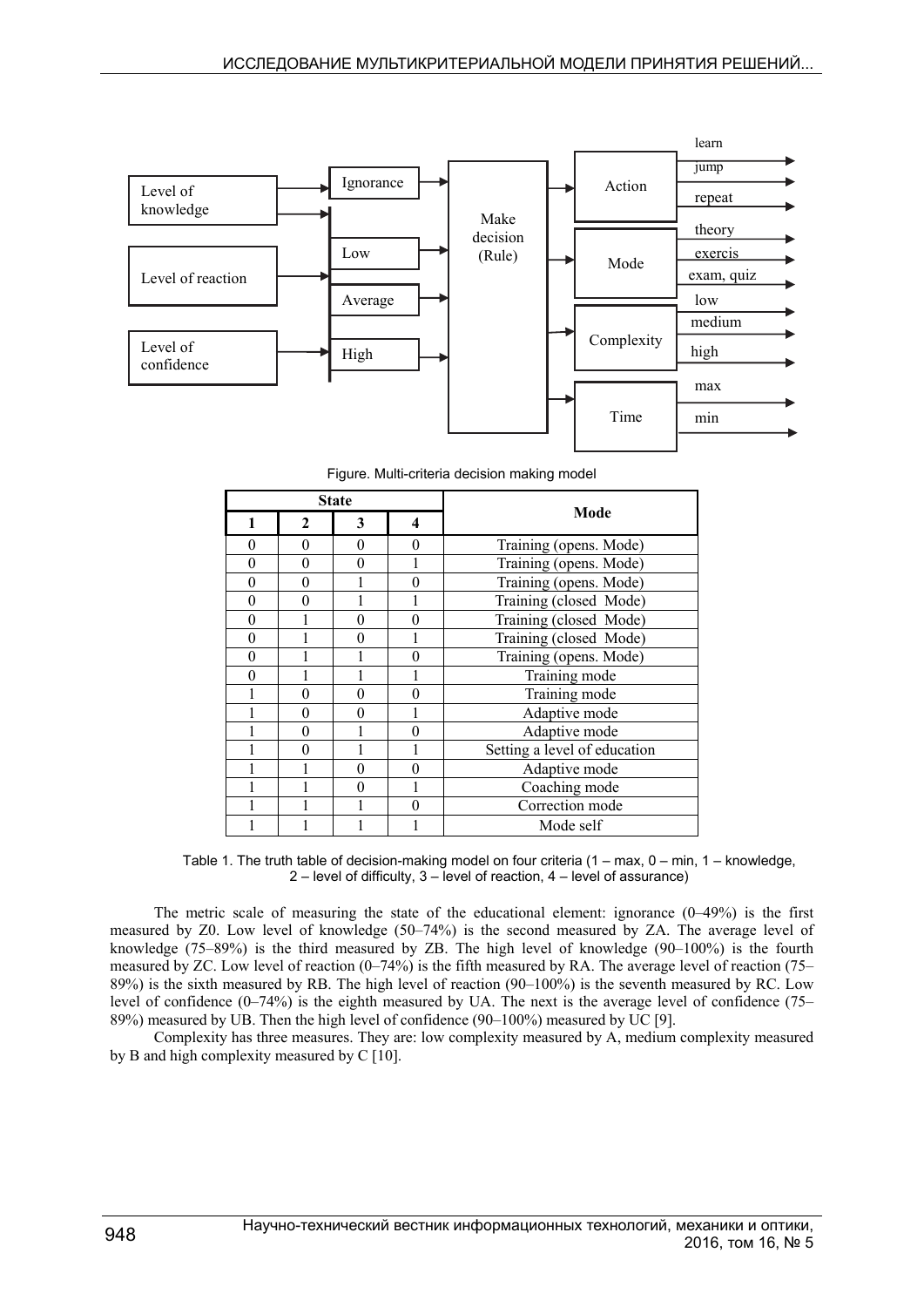|                | State     | Decision of EE |                         |                          |        |            |
|----------------|-----------|----------------|-------------------------|--------------------------|--------|------------|
| Knowledge      | Reaction  | Confidence     | Complexity              | Time                     | Action | Mode       |
| Z <sub>0</sub> | <b>RA</b> | UA             | Α                       | max                      | jump   | theory     |
| Z <sub>0</sub> | <b>RA</b> | UB             | A                       | max                      | learn  | theory     |
| Z <sub>0</sub> | <b>RA</b> | UC             | A                       | max                      | learn  | theory     |
| Z <sub>0</sub> | <b>RB</b> | UA             | A                       |                          | learn  | theory     |
| Z <sub>0</sub> | <b>RB</b> | UB             | A                       |                          | learn  | theory     |
| Z <sub>0</sub> | <b>RB</b> | UC             | A                       | -                        | learn  | theory     |
| Z <sub>0</sub> | <b>RC</b> | UA             | A                       | min                      | learn  | theory     |
| Z0             | <b>RC</b> | UB             | A                       | min                      | learn  | theory     |
| Z <sub>0</sub> | <b>RC</b> | UC             | Α                       | min                      | learn  | theory     |
| ZA             | <b>RA</b> | UA             | A                       | max                      | repeat | exercise   |
| ZA             | <b>RA</b> | UB             | B                       | max                      | repeat |            |
| ZA             | <b>RA</b> | UC             | B                       | max                      | jump   | exam, quiz |
| ZA             | <b>RB</b> | UA             | A                       |                          | repeat | exercise   |
| ZA             | <b>RB</b> | UB             | B                       |                          | repeat |            |
| ZA             | <b>RB</b> | UC             | B                       | $\overline{\phantom{0}}$ | jump   | exam, quiz |
| ZA             | <b>RC</b> | UA             | Α                       | min                      | repeat | exercise   |
| ZA             | <b>RC</b> | UB             | B                       | min                      | repeat |            |
| ZA             | <b>RC</b> | UC             | В                       | min                      | jump   | exam, quiz |
| ZB             | RA        | UA             | Α                       | max                      | repeat | exercise   |
| ZΒ             | RA        | UB             | B                       | max                      | repeat |            |
| ZB             | <b>RA</b> | UC             | $\mathsf{C}$            | max                      | jump   | exam, quiz |
| ZB             | <b>RB</b> | UA             | A                       |                          | repeat | exercise   |
| ZB             | <b>RB</b> | UB             | B                       |                          | repeat |            |
| ZB             | <b>RB</b> | UC             | $\overline{\mathsf{c}}$ |                          | jump   | exam, quiz |
| ZΒ             | <b>RC</b> | UA             | A                       | min                      | repeat | exercise   |
| ZB             | <b>RC</b> | UB             | B                       | min                      | repeat |            |
| ZB             | <b>RC</b> | UC             | $\mathsf{C}$            | min                      | jump   | exam, quiz |
| ZC             | <b>RA</b> | UA             | B                       | max                      | repeat | exercise   |
| <b>ZC</b>      | <b>RA</b> | UB             | B                       | max                      | repeat |            |
| <b>ZC</b>      | <b>RA</b> | UC             | C                       | max                      | jump   | exam, quiz |
| <b>ZC</b>      | <b>RB</b> | UA             | B                       |                          | repeat | exercise   |
| ZC             | <b>RB</b> | UB             | B                       | -                        | repeat |            |
| ZC             | <b>RB</b> | UC             | C                       |                          | jump   | exam, quiz |
| ZC             | <b>RC</b> | UA             | B                       | min                      | repeat | exercise   |
| ZC             | <b>RC</b> | UB             | B                       | min                      | repeat |            |
| <b>ZC</b>      | <b>RC</b> | UC             | $\mathsf{C}$            | min                      | jump   | exam, quiz |

Table 2. The current state of the educational element and decision

The learning process organization in information-learning system is based on a measure of doubt for control need rules, which formed the knowledge base [11].

Decision-making model generates rules [12]:

- 1: if (REs knowledge ignorance and reaction low, average or high and confidence low, average or high) THEN (complexity low, the le average or high) THEN (complexity - low, the learning mode - the theory, the effect of educational elements - learn);
- 2: if (REs knowledge ignorance, low, average or high and reaction low and confidence - low, average or high), time (time - max);
- 3: if (REs knowledge ignorance, low, average or high and the reaction high and confidence - low, average or high), time (time - min);
- 4: if (level of knowledge of UE low. Medium or high and reaction low, average or high and confidence - high) THEN (action educational element -jump);
- 5: if (knowledge UE low, average or high and reaction low, average or high and confidence - low or average) THEN (action educational element - repeat);
- 6: if (knowledge UE low, average or high and reaction low, average or high and confidence - low) THEN (training mode - exercise);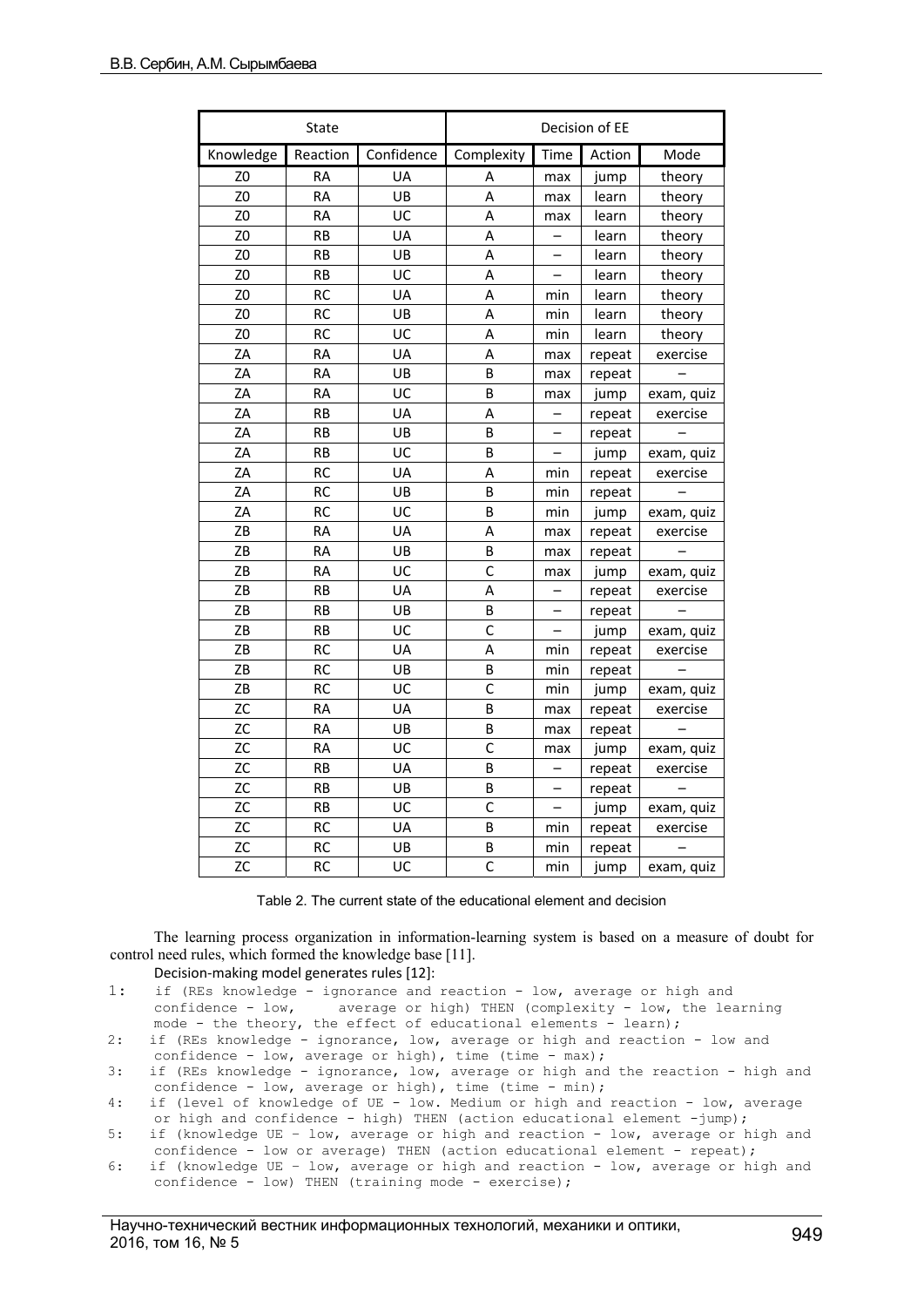- 7: if (knowledge UE low, average or high and reaction low, average or high and confidence - high) THEN (training mode - exam, quiz);
- 8: if (knowledge UE low or average and reaction low, average or high and confidence - Low) THEN (difficulty - Low);
- 9: if (knowledge UE low and reaction low, average or high and confidence average or high) THEN (difficulty - average);
- 10: if (the level of knowledge of UE average and reaction low, average or high and confidence - average) THEN (difficulty - average);
- 11: if (the level of knowledge of UE average or high and reaction low, average or high and confidence - high) THEN (complexity - high);
- 12: if (knowledge UE high and reaction low, average or high and confidence low or average) THEN (difficulty - average).

## **Research of multi-criteria decision-making model for educational information systems**

Table 3 illustrates input data and decision-making model.

| Knowledge | Reaction       | Confidence | Mode       | Time | Complexity | Ed.element |
|-----------|----------------|------------|------------|------|------------|------------|
| 78        | 80             | 70         | exercise   |      |            | repeat     |
| 50        | 70             | 77         |            |      | average    |            |
| 88        | 90             | 50         | exercise   | min  | average    |            |
| 99        | 49             | 66         | exercise   | max  |            | repeat     |
| 7         | 49             | 44         | theory     |      | low        | learn      |
| 67        | 66             | 5          | exercise   | max  |            | repeat     |
| 77        | 78             | 44         | exercise   |      |            | repeat     |
| 88        | 90             | 40         | exercise   | min  | average    |            |
| 66        | 98             | 87         |            | min  |            | repeat     |
| 99        | 58             | 49         | exercise   | max  |            | repeat     |
| 88        | 40             | 50         | exercise   | max  |            | repeat     |
| 40        | 44             | 30         | theory     |      | low        | learn      |
| 40        | 40             | 88         | theory     |      | low        | learn      |
| 55        | 55             | 55         | exercise   | max  |            | repeat     |
| 5         | 7              | 8          | theory     |      | low        | learn      |
| 88        | 95             | 88         |            | min  | high       | repeat     |
| 4         | 91             | 5          | theory     | min  | low        | learn      |
| 99        | 6              | 60         | exercise   | max  |            | repeat     |
| 70        | $\overline{4}$ | 6          | exercise   | max  |            | repeat     |
| 60        | 66             | 4          | exercise   | max  |            | repeat     |
| 88        | 85             | 96         | exam, quiz |      | high       | jump       |

Table 3. Decision-making model

If a student has an Educational element: learn, he/she should learn theory and spend minimum time and complexity must be of low level [13, 14].

For example, the fifth student has characteristics: knowledge is 7%, reaction is 49% and confidence is 44%. The model gives the following results: educational element is "learn", mode is "theory" and complexity is "low".

In the database one data exists with the level of knowledge equal to 88%, level of reaction equal to 85% and level of confidence equal to 96%, which has educational element "jump", mode is "exam" or "quiz" and complexity is high.

That student should pass Exam or Quiz for finishing the course [15].

## **Conclusion**

This paper deals with creation of decision-making model on the basis of measuring the user's level of doubt to control the learning process. The proposed idea makes it possible to reduce the probability of guessing the correct answer for a more objective assessment of knowledge and adapt the learning process on the basis of the knowledge base.

The results obtained in this study can be used for decision-making in the learning management of information and education distance learning system. The practical value of the work lies in the fact that the use of information in the learning systems based on multi-criteria decision making model obtained in the work leads to increase in the average score on the exam as compared to the control groups by about 0.3-0.4 points and reduce the amount of time required for learning about 1.5–2.0 times.

On the basis of mathematical models and information obtained in the work we have created several computer applications: intelligent information and training system "Programming Languages Borland: Pascal &